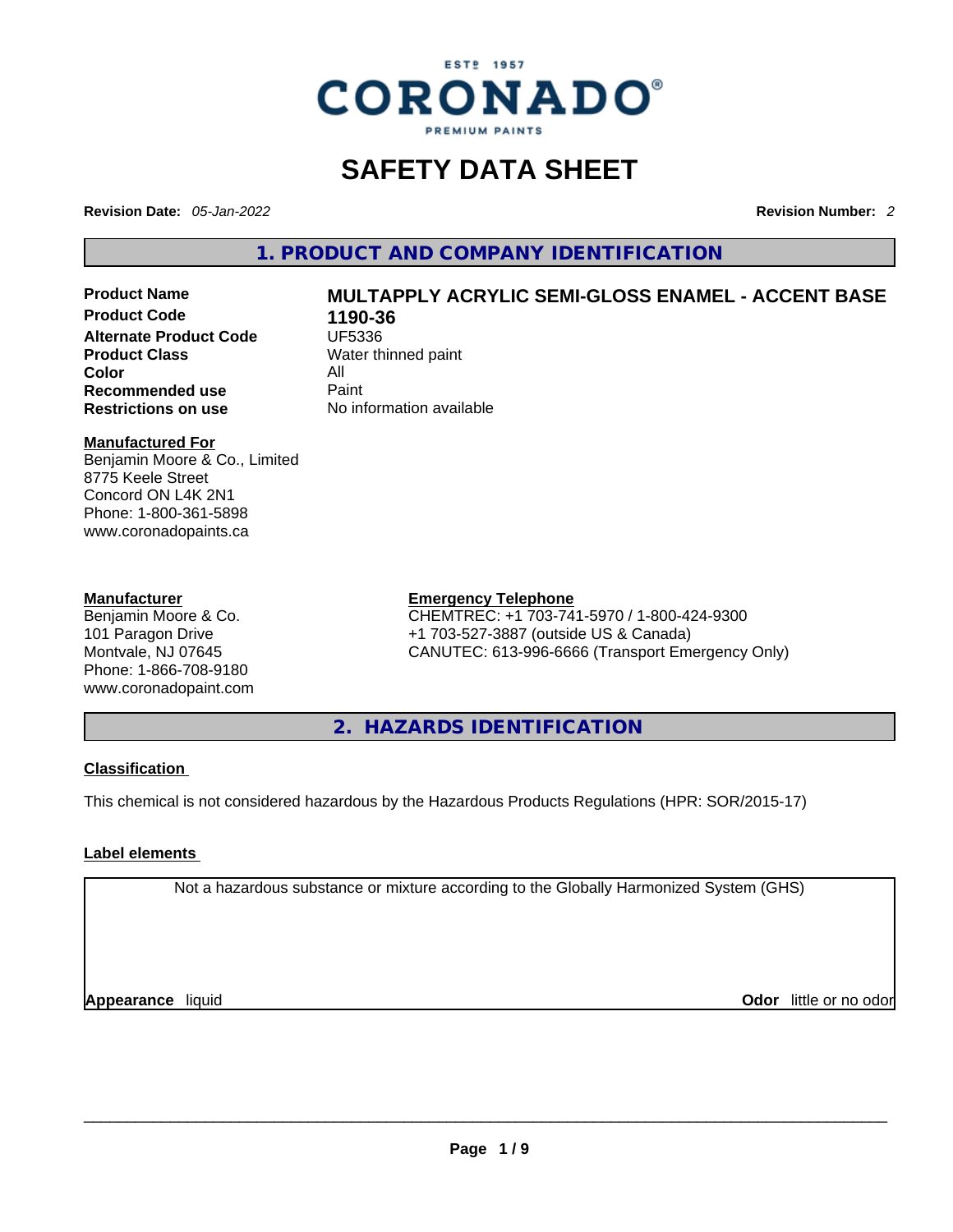#### **Other information**

No information available

 **WARNING:** This product contains isothiazolinone compounds at levels of <0.1%. These substances are biocides commonly found in most paints and a variety of personal care products as a preservative. Certain individuals may be sensitive or allergic to these substances, even at low levels.

## **3. COMPOSITION INFORMATION ON COMPONENTS**

| <b>Chemical name</b>                                                            | CAS No.        | Weight-%  | Hazardous Material<br>registry number<br>(HMIRA registry #) | Date HMIRA filed and<br>Information Review Act date exemption granted<br>(if applicable) |
|---------------------------------------------------------------------------------|----------------|-----------|-------------------------------------------------------------|------------------------------------------------------------------------------------------|
| Kaolin                                                                          | 1332-58-7      | $5 - 10%$ |                                                             |                                                                                          |
| Diethylene glycol monoethyl<br>ether                                            | $111 - 90 - 0$ | 1 - 5%    |                                                             |                                                                                          |
| Propanoic acid, 2-methyl-,<br>monoester with<br>2,2,4-trimethyl-1,3-pentanediol | 25265-77-4     | l - 5%    |                                                             |                                                                                          |

\*The exact percentage (concentration) of composition has been withheld as a trade secret

| 4. FIRST AID MEASURES                                 |                                                                                                                 |  |
|-------------------------------------------------------|-----------------------------------------------------------------------------------------------------------------|--|
| <b>General Advice</b>                                 | No hazards which require special first aid measures.                                                            |  |
| <b>Eye Contact</b>                                    | Rinse thoroughly with plenty of water for at least 15<br>minutes and consult a physician.                       |  |
| <b>Skin Contact</b>                                   | Wash off immediately with soap and plenty of water while<br>removing all contaminated clothes and shoes.        |  |
| <b>Inhalation</b>                                     | Move to fresh air. If symptoms persist, call a physician.                                                       |  |
| Ingestion                                             | Clean mouth with water and afterwards drink plenty of<br>water. Consult a physician if necessary.               |  |
| <b>Most Important Symptoms/Effects</b>                | None known.                                                                                                     |  |
| <b>Notes To Physician</b>                             | Treat symptomatically.                                                                                          |  |
|                                                       | 5. FIRE-FIGHTING MEASURES                                                                                       |  |
| <b>Suitable Extinguishing Media</b>                   | Use extinguishing measures that are appropriate to local<br>circumstances and the surrounding environment.      |  |
| Protective equipment and precautions for firefighters | As in any fire, wear self-contained breathing apparatus<br>pressure-demand, MSHA/NIOSH (approved or equivalent) |  |

and full protective gear. \_\_\_\_\_\_\_\_\_\_\_\_\_\_\_\_\_\_\_\_\_\_\_\_\_\_\_\_\_\_\_\_\_\_\_\_\_\_\_\_\_\_\_\_\_\_\_\_\_\_\_\_\_\_\_\_\_\_\_\_\_\_\_\_\_\_\_\_\_\_\_\_\_\_\_\_\_\_\_\_\_\_\_\_\_\_\_\_\_\_\_\_\_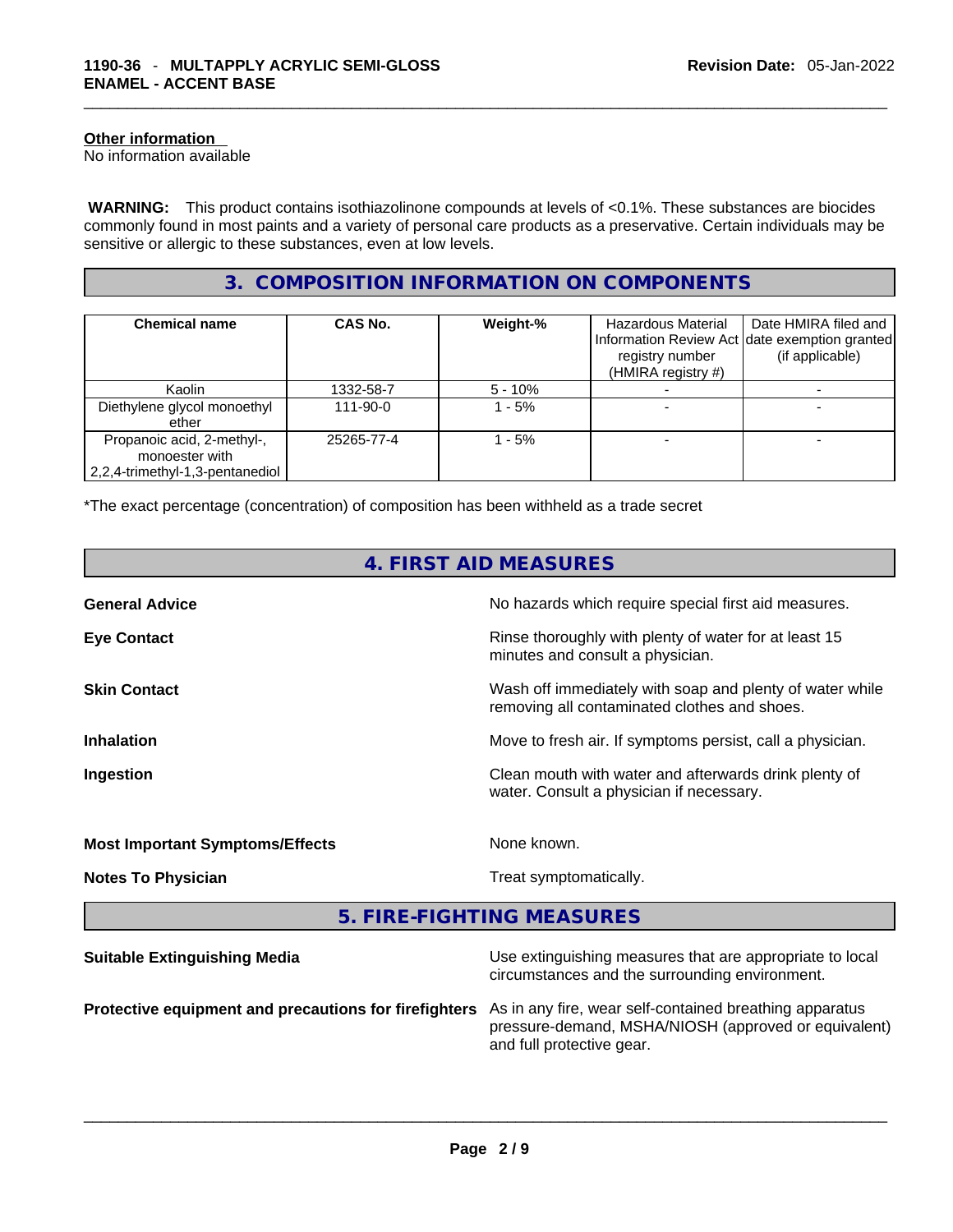| <b>Specific Hazards Arising From The Chemical</b>                                | Closed containers may rupture if exposed to fire or<br>extreme heat. |  |  |
|----------------------------------------------------------------------------------|----------------------------------------------------------------------|--|--|
| <b>Sensitivity to mechanical impact</b>                                          | No.                                                                  |  |  |
| Sensitivity to static discharge                                                  | No.                                                                  |  |  |
| <b>Flash Point Data</b><br>Flash point (°F)<br>Flash Point (°C)<br><b>Method</b> | Not applicable<br>Not applicable<br>Not applicable                   |  |  |
| <b>Flammability Limits In Air</b>                                                |                                                                      |  |  |
| Lower flammability limit:<br><b>Upper flammability limit:</b>                    | Not applicable<br>Not applicable                                     |  |  |
| <b>Flammability: 0</b><br>NFPA<br>Health: 1                                      | <b>Instability: 0</b><br><b>Special: Not Applicable</b>              |  |  |
| <b>NFPA Legend</b><br>0 - Not Hazardous                                          |                                                                      |  |  |

- 1 Slightly
- 2 Moderate
- 3 High
- 4 Severe

*The ratings assigned are only suggested ratings, the contractor/employer has ultimate responsibilities for NFPA ratings where this system is used.* 

*Additional information regarding the NFPA rating system is available from the National Fire Protection Agency (NFPA) at www.nfpa.org.* 

#### **6. ACCIDENTAL RELEASE MEASURES**

| <b>Personal Precautions</b>      | Avoid contact with skin, eyes and clothing. Ensure<br>adequate ventilation.                          |
|----------------------------------|------------------------------------------------------------------------------------------------------|
| <b>Other Information</b>         | Prevent further leakage or spillage if safe to do so.                                                |
| <b>Environmental precautions</b> | See Section 12 for additional Ecological Information.                                                |
| <b>Methods for Cleaning Up</b>   | Soak up with inert absorbent material. Sweep up and<br>shovel into suitable containers for disposal. |

#### **7. HANDLING AND STORAGE**

| Avoid contact with skin, eyes and clothing. Avoid breathing<br>vapors, spray mists or sanding dust. In case of insufficient<br>ventilation, wear suitable respiratory equipment. |
|----------------------------------------------------------------------------------------------------------------------------------------------------------------------------------|
| Keep container tightly closed. Keep out of the reach of<br>children.                                                                                                             |
| No information available                                                                                                                                                         |
|                                                                                                                                                                                  |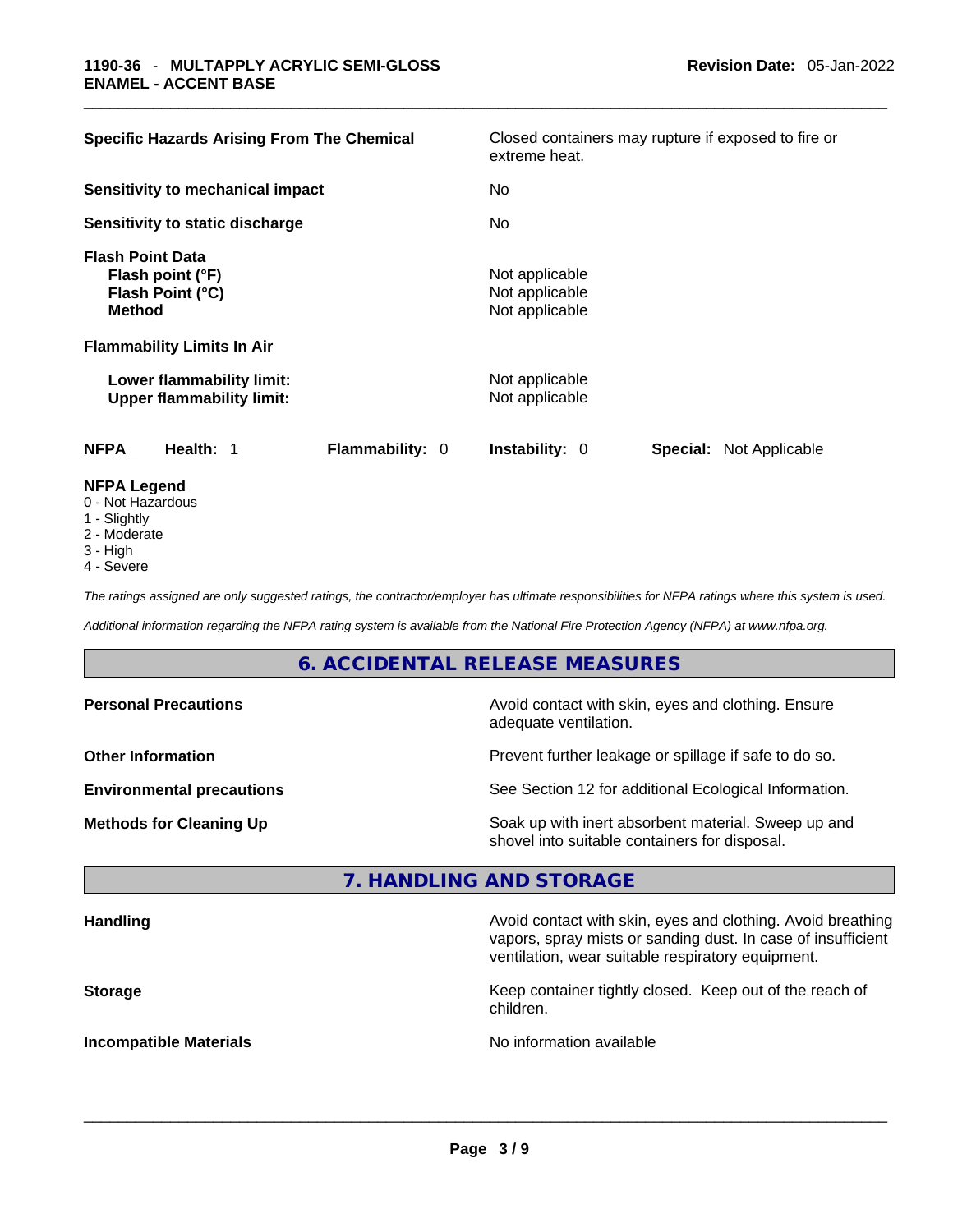## **8. EXPOSURE CONTROLS/PERSONAL PROTECTION**

#### **Exposure Limits**

| <b>Chemical name</b>                 | <b>ACGIH TLV</b>                                                                                                                              | <b>Alberta</b>           | <b>British Columbia</b>  | <b>Ontario</b>                              | Quebec                      |
|--------------------------------------|-----------------------------------------------------------------------------------------------------------------------------------------------|--------------------------|--------------------------|---------------------------------------------|-----------------------------|
| Kaolin                               | TWA: $2 \text{ mg/m}^3$<br>particulate matter<br>containing no<br>asbestos and <1%<br>crystalline silica,<br>respirable particulate<br>matter | $2 \text{ mg/m}^3$ - TWA | $2 \text{ mg/m}^3$ - TWA | $2 \text{ mg/m}^3$ - TWA                    | 5 mg/m <sup>3</sup> - TWAEV |
| Diethylene glycol monoethyl<br>ether | N/E                                                                                                                                           | N/E                      | N/E                      | 30 ppm - TWA<br>165 mg/m <sup>3</sup> - TWA | N/E                         |

#### **Legend**

ACGIH - American Conference of Governmental Industrial Hygienists Alberta - Alberta Occupational Exposure Limits British Columbia - British Columbia Occupational Exposure Limits Ontario - Ontario Occupational Exposure Limits Quebec - Quebec Occupational Exposure Limits N/E - Not established

#### **Personal Protective Equipment**

**Engineering Measures Ensure 2018** Ensure adequate ventilation, especially in confined areas.

**Eye/Face Protection Safety glasses with side-shields. Skin Protection Protection Protective gloves and impervious clothing. Respiratory Protection In case of insufficient ventilation wear suitable respiratory** equipment.

**Hygiene Measures Avoid contact with skin, eyes and clothing. Remove and Avoid contact with skin, eyes and clothing. Remove and** wash contaminated clothing before re-use. Wash thoroughly after handling.

#### **9. PHYSICAL AND CHEMICAL PROPERTIES**

| Appearance                        | liquid                   |
|-----------------------------------|--------------------------|
| Odor                              | little or no odor        |
| <b>Odor Threshold</b>             | No information available |
| Density (Ibs/gal)                 | $8.9 - 9.1$              |
| <b>Specific Gravity</b>           | $1.07 - 1.09$            |
| рH                                | No information available |
| <b>Viscosity (cps)</b>            | No information available |
| Solubility(ies)                   | No information available |
| <b>Water solubility</b>           | No information available |
| <b>Evaporation Rate</b>           | No information available |
| Vapor pressure                    | No information available |
| Vapor density                     | No information available |
| Wt. % Solids                      | $40 - 50$                |
| Vol. % Solids                     | $35 - 45$                |
| Wt. % Volatiles                   | $50 - 60$                |
| Vol. % Volatiles                  | $55 - 65$                |
| <b>VOC Regulatory Limit (g/L)</b> | < 100                    |
| <b>Boiling Point (°F)</b>         | 212                      |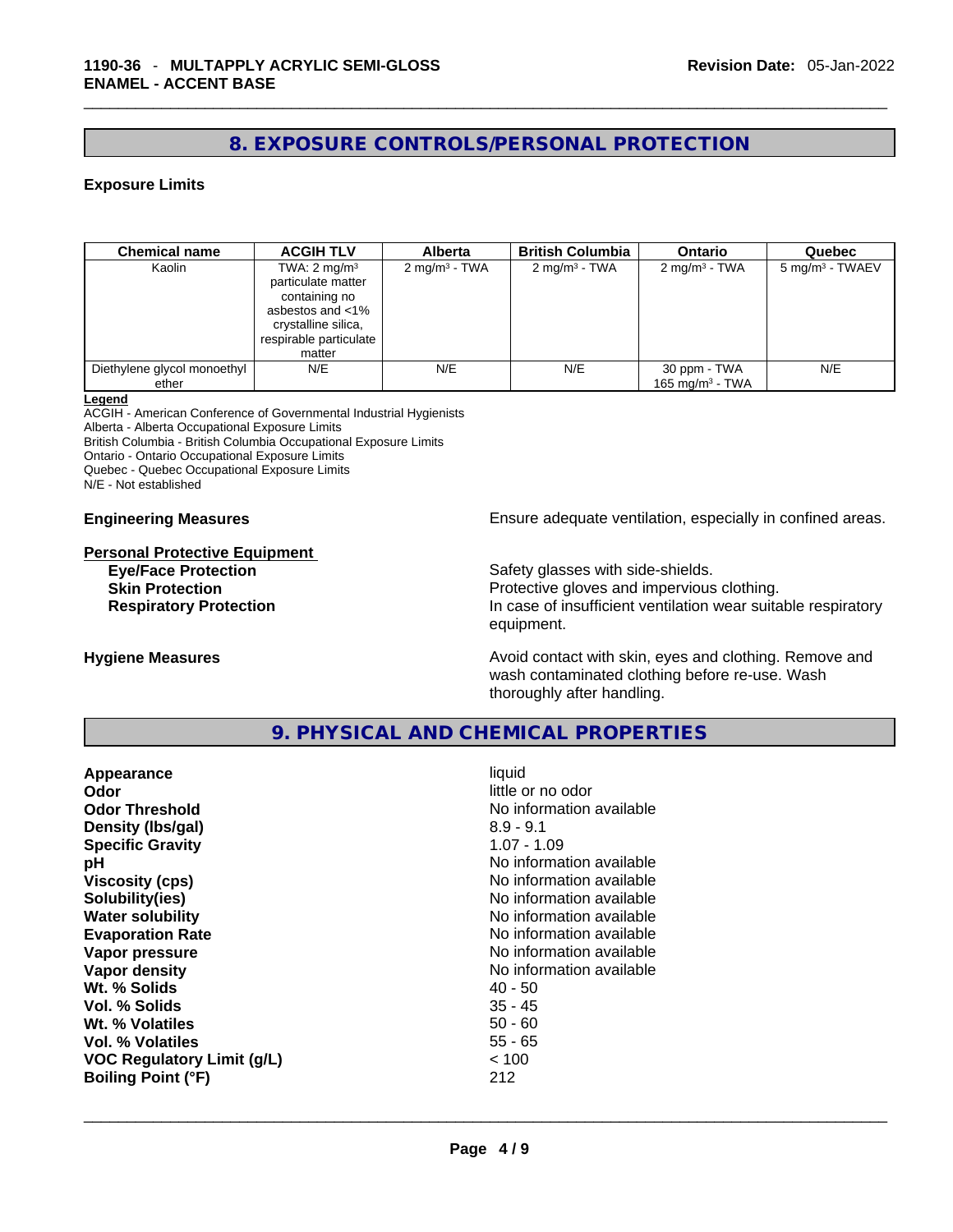**Boiling Point (°C)** 100 **Freezing point (°F)** 32 **Freezing Point (°C)** 0 **Flash point (°F)** Not applicable **Flash Point (°C)** Not applicable **Method** Not applicable **Flammability (solid, gas)** Not applicable **Upper flammability limit:**<br> **Lower flammability limit:** Not applicable Not applicable **Lower flammability limit:**<br> **Autoignition Temperature (°F)** Not applicable Not applicable available **Autoignition Temperature (°F) Autoignition Temperature (°C)**<br> **Decomposition Temperature (°F)** No information available **Decomposition Temperature (°F) Decomposition Temperature (°C)** No information available **Partition coefficient** No information available

#### **10. STABILITY AND REACTIVITY**

**Reactivity Not Applicable Not Applicable Chemical Stability Stable under normal conditions. Conditions to avoid Prevent from freezing. Incompatible Materials No materials** No materials to be especially mentioned. **Hazardous Decomposition Products** None under normal use. **Possibility of hazardous reactions** None under normal conditions of use.

## **11. TOXICOLOGICAL INFORMATION**

## **Product Information Information on likely routes of exposure Principal Routes of Exposure Exposure** Eye contact, skin contact and inhalation. **Acute Toxicity Product Information Intervention** available **No** information available **Symptoms related to the physical,chemical and toxicological characteristics Symptoms Symptoms No information available Delayed and immediate effects as well as chronic effects from short and long-term exposure Eye contact Exercise 3 May cause slight irritation Skin contact Substance may cause slight skin irritation. Prolonged or** Substance may cause slight skin irritation. Prolonged or repeated contact may dry skin and cause irritation. **Inhalation Inhalation Inhalation May cause irritation of respiratory tract. Ingestion Ingestion Index is a structure of the line of the line of the line of the line of the line of the line of the line of the line of the line of the line of the line of the line of the line of the line of the l** vomiting and diarrhea. \_\_\_\_\_\_\_\_\_\_\_\_\_\_\_\_\_\_\_\_\_\_\_\_\_\_\_\_\_\_\_\_\_\_\_\_\_\_\_\_\_\_\_\_\_\_\_\_\_\_\_\_\_\_\_\_\_\_\_\_\_\_\_\_\_\_\_\_\_\_\_\_\_\_\_\_\_\_\_\_\_\_\_\_\_\_\_\_\_\_\_\_\_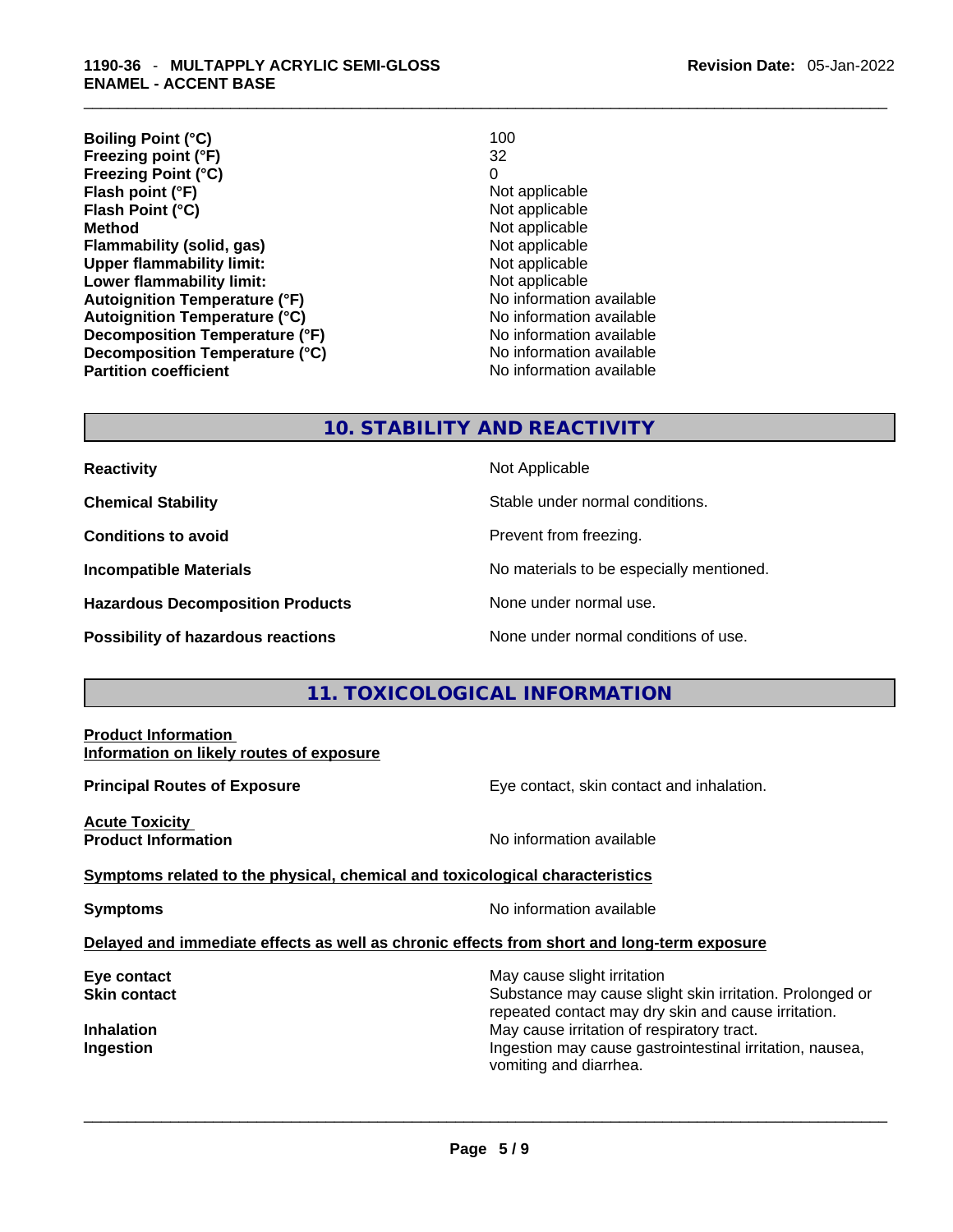| <b>Sensitization</b>            |
|---------------------------------|
| <b>Neurological Effects</b>     |
| <b>Mutagenic Effects</b>        |
| <b>Reproductive Effects</b>     |
| <b>Developmental Effects</b>    |
| <b>Target organ effects</b>     |
| <b>STOT - single exposure</b>   |
| <b>STOT - repeated exposure</b> |
| <b>Other adverse effects</b>    |
| <b>Aspiration Hazard</b>        |

**Sensitization** No information available. **No information available.** No information available. **Reproductive Effects** No information available. No information available. **No information available. STOT - single exposure** No information available. **No information available.** No information available. No information available.

**Numerical measures of toxicity**

#### **The following values are calculated based on chapter 3.1 of the GHS document**

#### **ATEmix (inhalation-dust/mist)** 235.9 mg/L

#### **Component Information**

| Chemical name                                 | Oral LD50             | Dermal LD50                         | Inhalation LC50                      |
|-----------------------------------------------|-----------------------|-------------------------------------|--------------------------------------|
| Kaolin                                        | $>$ 5000 mg/kg (Rat)  | $>$ 5000 mg/kg (Rat)                |                                      |
| 1332-58-7                                     |                       |                                     |                                      |
| Diethylene glycol monoethyl ether             | $= 10502$ mg/kg (Rat) | $= 9143$ mg/kg (Rabbit) = 4200      | $> 5240$ mg/m <sup>3</sup> (Rat) 4 h |
| 111-90-0                                      |                       | $\mu L/kg$ (Rabbit) = 6 mL/kg (Rat) |                                      |
| Propanoic acid, 2-methyl-,<br>monoester with  | $=$ 3200 mg/kg (Rat)  | > 15200 mg/kg (Rat)                 |                                      |
| 2,2,4-trimethyl-1,3-pentanediol<br>25265-77-4 |                       |                                     |                                      |

#### **Chronic Toxicity**

#### **Carcinogenicity**

*There are no known carcinogenic chemicals in this product above reportable levels.* 

#### **12. ECOLOGICAL INFORMATION**

#### **Ecotoxicity Effects**

The environmental impact of this product has not been fully investigated.

#### **Product Information**

#### **Acute Toxicity to Fish**

No information available

#### **Acute Toxicity to Aquatic Invertebrates**

No information available

#### **Acute Toxicity to Aquatic Plants**

# No information available \_\_\_\_\_\_\_\_\_\_\_\_\_\_\_\_\_\_\_\_\_\_\_\_\_\_\_\_\_\_\_\_\_\_\_\_\_\_\_\_\_\_\_\_\_\_\_\_\_\_\_\_\_\_\_\_\_\_\_\_\_\_\_\_\_\_\_\_\_\_\_\_\_\_\_\_\_\_\_\_\_\_\_\_\_\_\_\_\_\_\_\_\_ **Persistence / Degradability**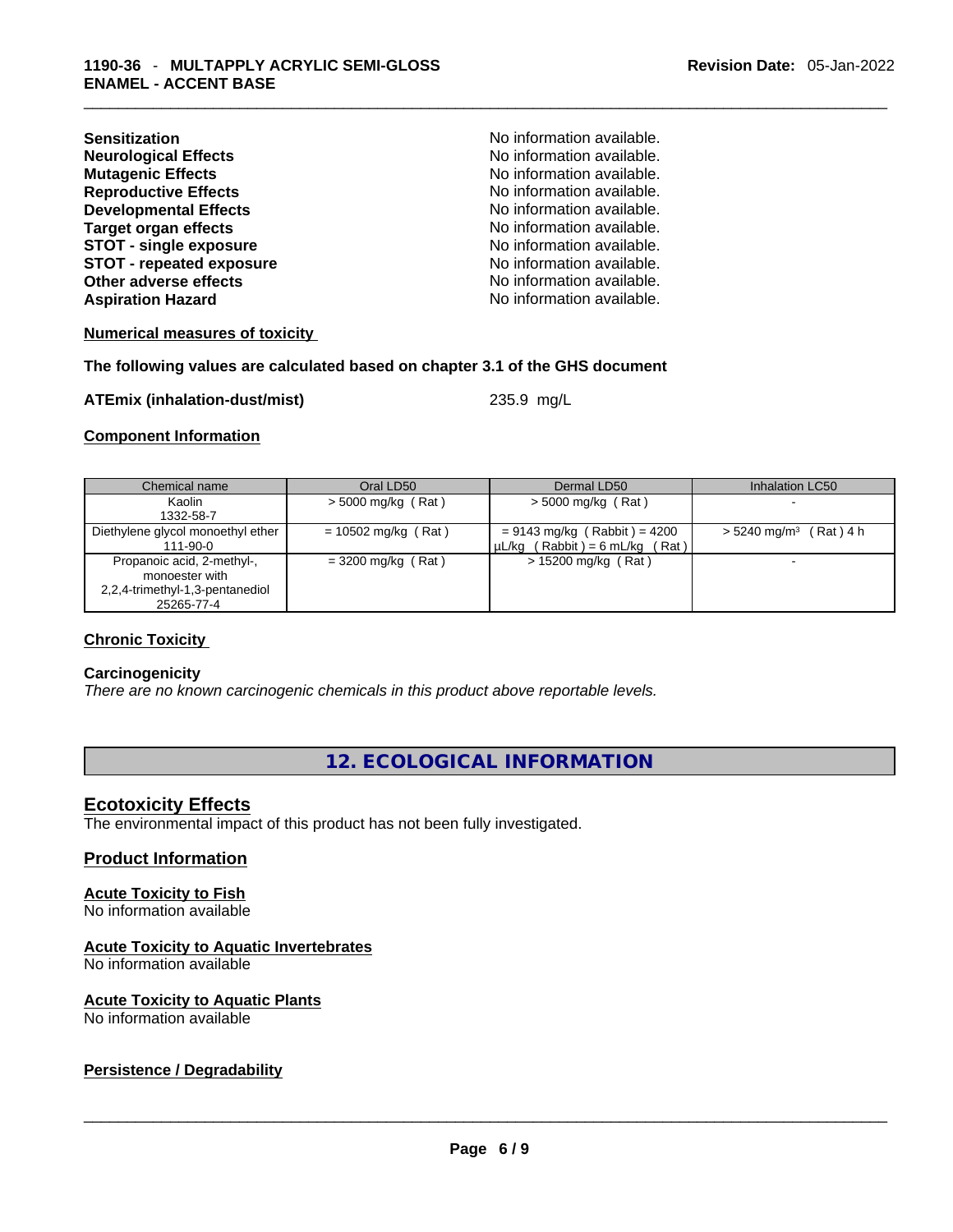No information available.

#### **Bioaccumulation**

There is no data for this product.

#### **Mobility in Environmental Media**

No information available.

#### **Ozone**

No information available

#### **Component Information**

#### **Acute Toxicity to Fish**

No information available

#### **Acute Toxicity to Aquatic Invertebrates**

No information available

#### **Acute Toxicity to Aquatic Plants**

No information available

**13. DISPOSAL CONSIDERATIONS** 

**Waste Disposal Method** Dispose of in accordance with federal, state, provincial, and local regulations. Local requirements may vary, consult your sanitation department or state-designated environmental protection agency for more disposal options.

**14. TRANSPORT INFORMATION** 

**TDG** Not regulated

**ICAO / IATA** Not regulated

**IMDG / IMO** Not regulated

## **15. REGULATORY INFORMATION**

#### **International Inventories**

| <b>TSCA: United States</b> | Yes - All components are listed or exempt. |
|----------------------------|--------------------------------------------|
| <b>DSL: Canada</b>         | Yes - All components are listed or exempt. |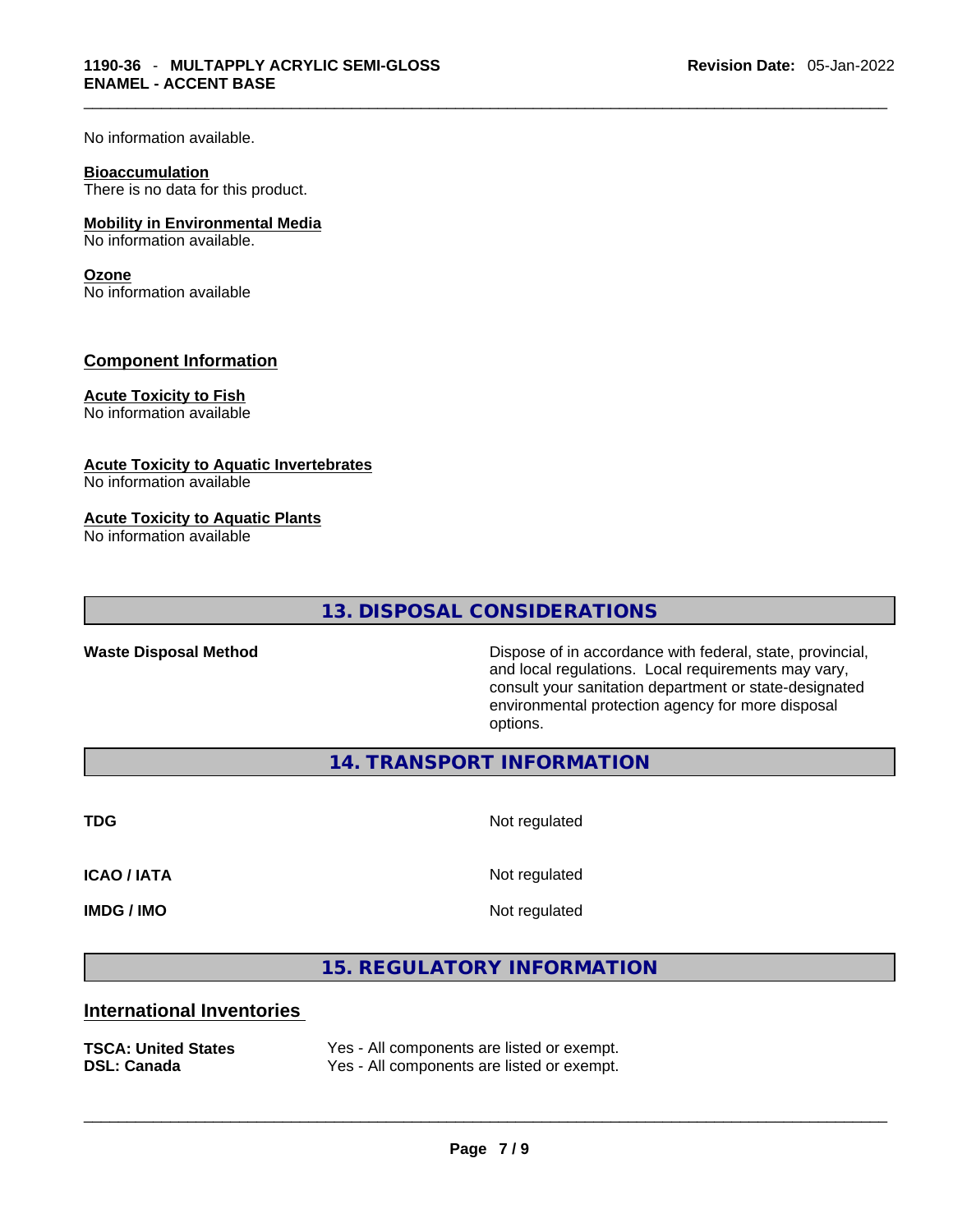#### **National Pollutant Release Inventory (NPRI)**

#### **NPRI Parts 1- 4**

This product contains the following Parts 1-4 NPRI chemicals:

*None*

#### **NPRI Part 5**

This product contains the following NPRI Part 5 Chemicals:

*None*

#### **WHMIS Regulatory Status**

This product has been classified in accordance with the hazard criteria of the Hazardous Products Regulations (HPR) and the SDS contains all the information required by the HPR.

| <b>16. OTHER INFORMATION</b>                                                                                                                          |           |                                                                            |                      |                                                                                                                                               |
|-------------------------------------------------------------------------------------------------------------------------------------------------------|-----------|----------------------------------------------------------------------------|----------------------|-----------------------------------------------------------------------------------------------------------------------------------------------|
| HMIS                                                                                                                                                  | Health: 1 | <b>Flammability: 0</b>                                                     | <b>Reactivity: 0</b> | $PPE: -$                                                                                                                                      |
| <b>HMIS Legend</b><br>0 - Minimal Hazard<br>1 - Slight Hazard<br>2 - Moderate Hazard<br>3 - Serious Hazard<br>4 - Severe Hazard<br>* - Chronic Hazard |           |                                                                            |                      |                                                                                                                                               |
|                                                                                                                                                       |           | X - Consult your supervisor or S.O.P. for "Special" handling instructions. |                      | Note: The DDE rating has intentionally been left blank. Choose appropriate DDE that will protect employees from the bazards the material will |

*Note: The PPE rating has intentionally been left blank. Choose appropriate PPE that will protect employees from the hazards the material will present under the actual normal conditions of use.* 

*Caution: HMISÒ ratings are based on a 0-4 rating scale, with 0 representing minimal hazards or risks, and 4 representing significant hazards or risks. Although HMISÒ ratings are not required on MSDSs under 29 CFR 1910.1200, the preparer, has chosen to provide them. HMISÒ ratings are to be used only in conjunction with a fully implemented HMISÒ program by workers who have received appropriate HMISÒ training. HMISÒ is a registered trade and service mark of the NPCA. HMISÒ materials may be purchased exclusively from J. J. Keller (800) 327-6868.* 

 **WARNING!** If you scrape, sand, or remove old paint, you may release lead dust. LEAD IS TOXIC. EXPOSURE TO LEAD DUST CAN CAUSE SERIOUS ILLNESS, SUCH AS BRAIN DAMAGE, ESPECIALLY IN CHILDREN. PREGNANT WOMEN SHOULD ALSO AVOID EXPOSURE.Wear a NIOSH approved respirator to control lead exposure. Clean up carefully with a HEPA vacuum and a wet mop. Before you start, find out how to protect yourself and your family by logging onto Health Canada at

http://www.hc-sc.gc.ca/ewh-semt/contaminants/lead-plomb/asked\_questions-questions\_posees-eng.php.

**Prepared By Product Stewardship Department** Benjamin Moore & Co. 101 Paragon Drive Montvale, NJ 07645 800-225-5554